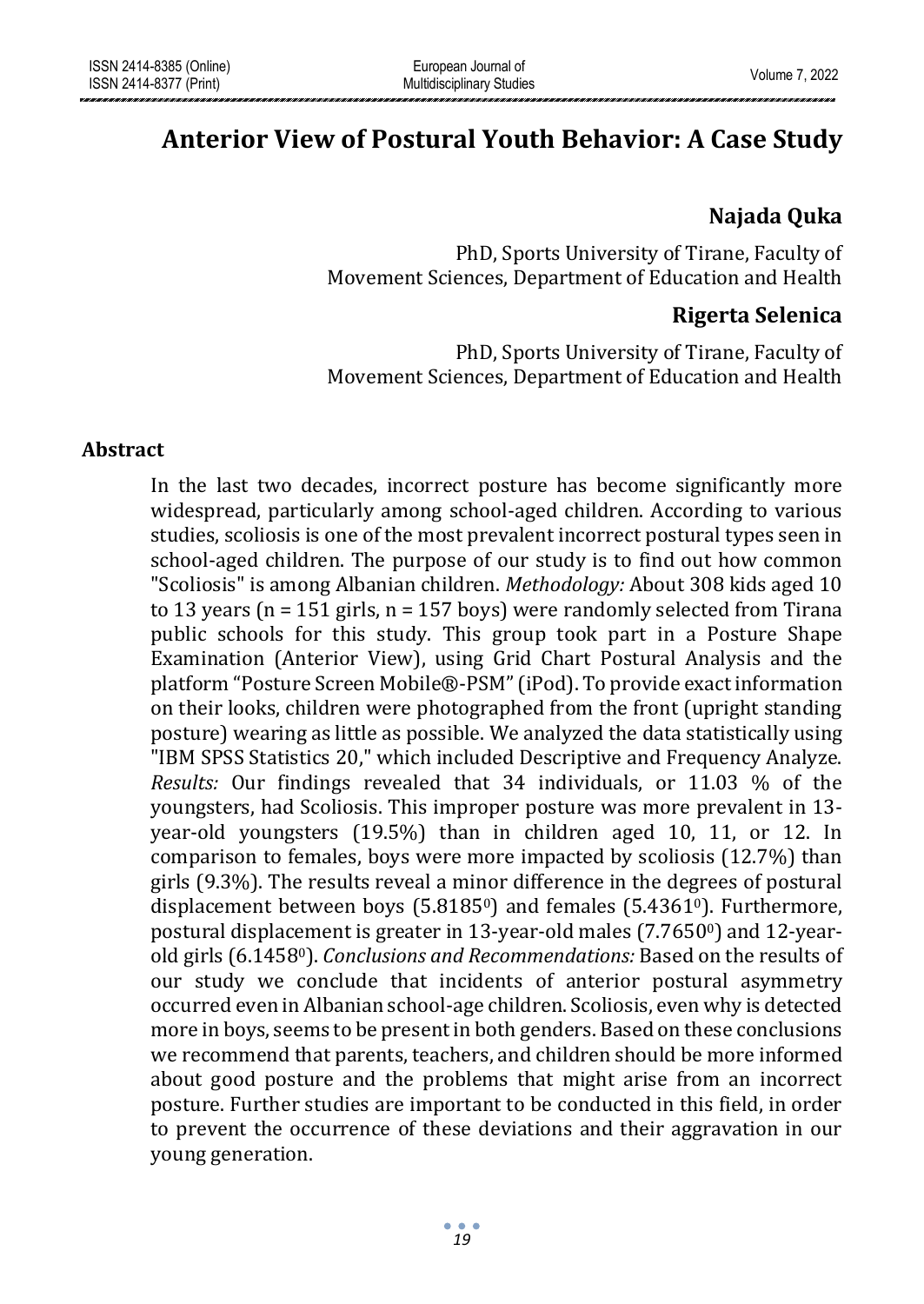**Keywords:** Scoliosis, Children, Posture Asymmetry, 10-13 years old, Postural Deviations

#### **Introduction**

Because of the modernization process, which has significantly affected human postural structure, our daily routines have changed substantially. As a result, poor posture has become one of the most explored issues among scientists, as well as a problem that is fast growing among the youth. (Motow -Czyz et al., 2014; Brianezi et al., 2011) It has been revealed during the last two decades that the young generation is frequently driven to the usage of electronic devices (e.g., mobile phone, iPod, video game act), which has been proven to have an influence on upright standing, also known as "Posture." (Tremblay and Willms, 2000; Banfield, 2000; Misra et al., 2012). Even Kratenova confirmed this, stating that youngsters who spent 14 hours a week watching television or playing video games had the highest likelihood of developing improper posture. (Kratenova et al., 2007) Furthermore, it has been shown that there is a link between the way they sit or handle their schoolbag and the onset of Scoliosis. (Minoo et al., 2013) Children's postural abnormalities are thought to be caused by lengthy periods of sitting. This occurs because of long-term strain on various joints, which causes weariness in the muscles around them to relax. The body emerges from the ideal postural pose because of these relaxed muscles. The longer it remains in the incorrect postural position, the faster it might be accepted as good postural behavior if they continue to execute it. As a result, frequent breaks with minor moves over long durations of sitting may be the ideal strategy. This method may help their body straighten up again. Regrettably, many Albanian instructors have yet to use this technique. Many scientists should continue to attempt to reduce the lack of understanding about how to maintain an upright standing posture. As a youngster grows older, postural concerns become more obvious. In reaction to quick and gradual changes, their bodies perform compensatory movements in an attempt to restore a new balance, which usually results in the formation of postural abnormalities. Scoliosis is the most common postural deviation in children, and it looks to be on the rise in school-age children. (Latalski et al., 2013) Scoliosis is a malformation of the spine that causes lateral bending (left or right). Since the young asymmetrical body was one of the most prevalent symptoms recorded in years, scoliosis has been one of the most investigated postural disorders. Scoliosis was found to be 0.13 % in Kane and Moe's study, with females being more afflicted than boys are (1.5: 1). (Kane and Moe., 1970) The same was found in the Willner and Uden study stated that Scoliosis is more common in females than in boys, with 4.3 % in girls and 1.2 % in boys. (Willner & Uden., 1982) According to Karachalios, 1.18 % of participants had scoliosis, and there is no difference between girls and boys, therefore they were recognized in a 1:1 ratio in terms of scoliosis prevalence. (Karachalios et.al., 1999)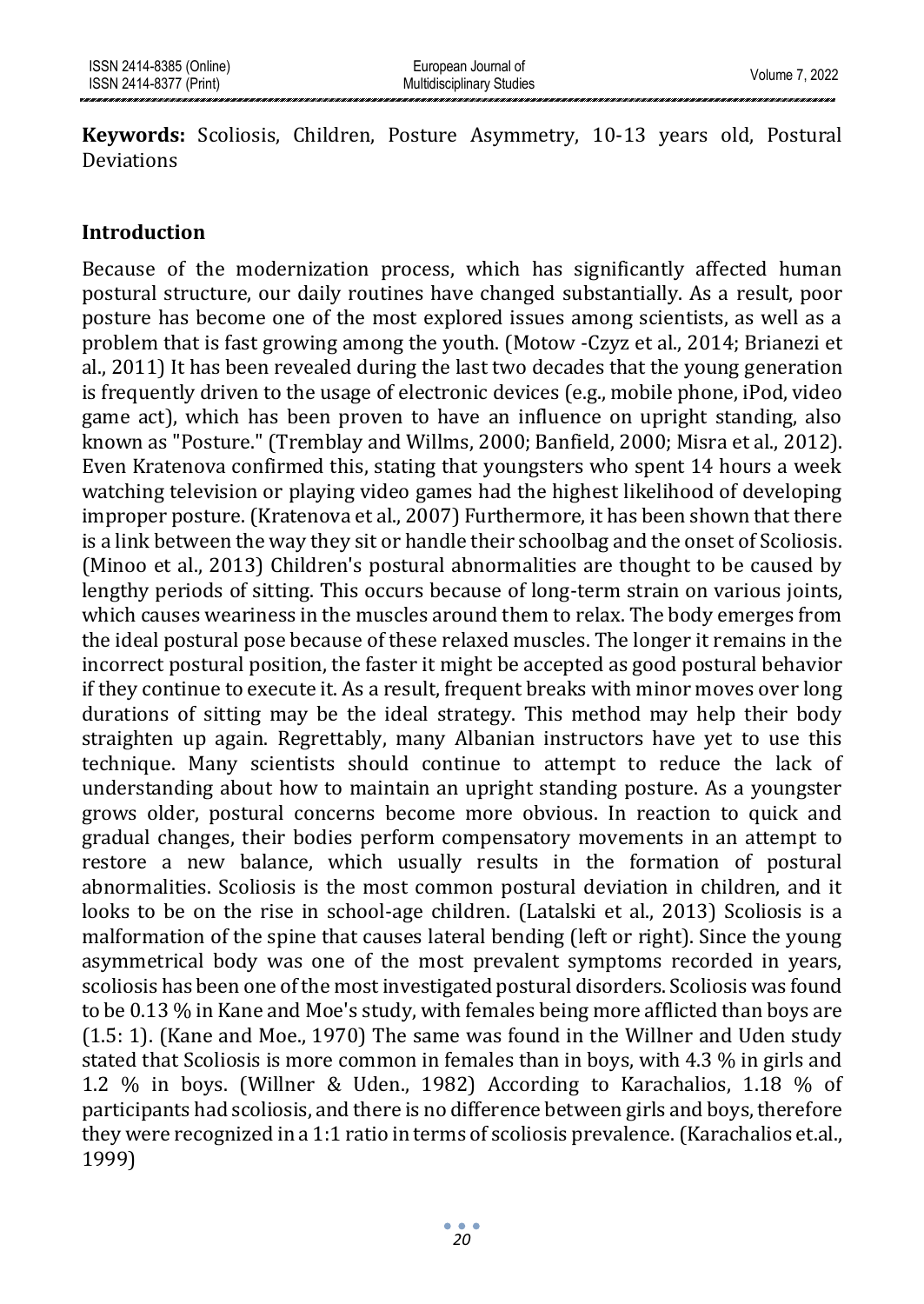**Aim:** As a result, we decided to explore and assess the prevalence of this inappropriate postural form in school-aged Albanian children.

#### **Research Methods**

#### *Participants:*

In our study, 308 youngsters aged 10 to 13 years old were chosen at random from Tirana's secondary and elementary public schools.

#### *Posture Test:*

An IPAD "Posture Screen Mobile®" and a Postural Analysis Grid Chart were used to analyze 308 children aged 10 to 13 years ( $n = 151$  females,  $n = 157$  boys) for postural anomalies. The IPAD was used to photograph 308 children in frontal view, and then we used Posture Screen Mobile® (created by Dr. Joe Ferrantell in 2010) to statistically assess their postural form. To provide an adequate postural evaluation from a photo taken near the Postural Analysis Grid Chart, children were encouraged to wear only light clothes.

# *Statistical Analysis:*

We used "IBM SPSS Statistics 20" to statistically analyze the acquired data, utilizing Descriptive and Frequency Analyze. In order to evaluate the presence of Scoliosis in our children's postural form, we analyzed the angle of posture displacement (in total) (Anterior View).

# **Results**

Figure 1 shows that out of 308 participants, 49 % are girls and 51 % are boys, with a mean age of 11.5 years. Because the gender gap is not statistically significant, it has little impact on the prevalence of scoliosis by gender. Furthermore, it was shown that 13-year-old children were less engaged in this study due to their parents' opposition to their participation.



**Figure 1.** Participants by gender and age.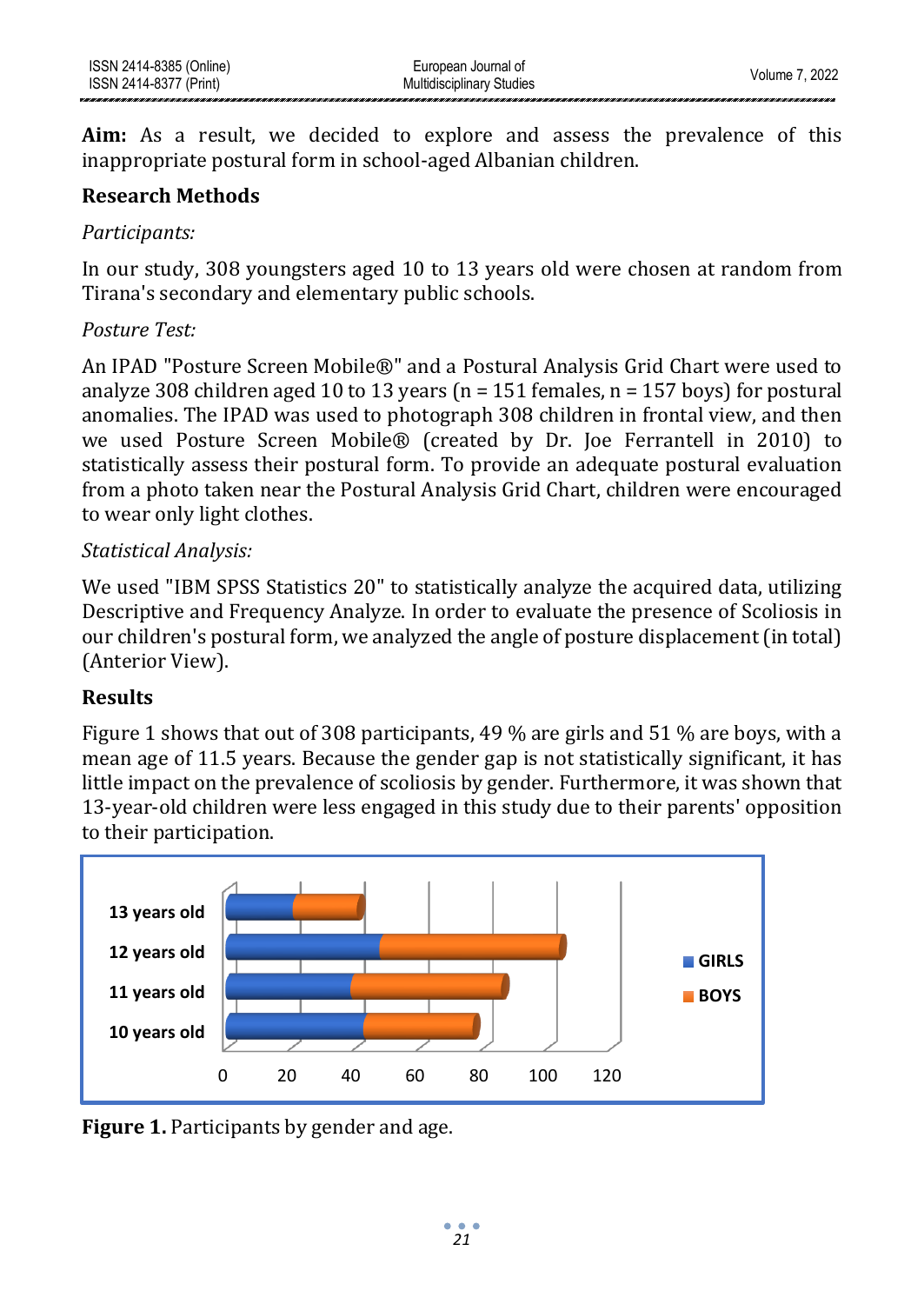**Table 2** shows that out of 77 children aged 10 years old, only 6 of them (3 boys and 3 girls) have light scoliosis, which means their spinal cord is deviated by 100 – 200 *(Cob Angle, 1948).* The prevalence of scoliosis at this age is 7.8%, therefore we can conclude that both genders are equally inclined to be impacted by scoliosis at this age.

| <b>ANTERIOR VIEW</b> | <b>BY GENDER</b>                      |                        |           |         |           |         |
|----------------------|---------------------------------------|------------------------|-----------|---------|-----------|---------|
| <b>SCOLIOSIS</b>     |                                       |                        | Frequency | Percent | Frequency | Percent |
|                      |                                       |                        | N         | $\%$    | N         | %       |
|                      | Girls<br><b>Normal Posture</b>        |                        | 40        | 93.00   | 71        | 92.20   |
| Age 10               | $N =$<br><b>Light Scoliosis</b><br>43 |                        | 3         | 7.00    |           |         |
| $N = 77$             | <b>Normal Posture</b><br><b>Boys</b>  |                        | 31        | 91.20   | 6         | 7.80    |
|                      | $N =$<br>34                           | <b>Light Scoliosis</b> | 3         | 8.80    |           |         |

**Table 2.** Prevalence of scoliosis in children aged 10 years old, by gender.

**Table 3** indicates the prevalence of scoliosis in 86 children aged 11 years old, which was found to be 8.1 %, with light scoliosis identified in only 7 of them (6 males and 1 female), contrary to table 2 results.

| <b>ANTERIOR VIEW</b> | <b>BY GENDER</b> |                        |              |         |                |         |
|----------------------|------------------|------------------------|--------------|---------|----------------|---------|
| <b>SCOLIOSIS</b>     |                  |                        | Frequency    | Percent | Frequency      | Percent |
|                      |                  |                        | N            | %       | N              | $\%$    |
|                      | Girls            | <b>Normal Posture</b>  | 38           | 97.40   | 79             | 91.90   |
| Age 11               | $N =$<br>39      | <b>Light Scoliosis</b> | $\mathbf{1}$ | 2.60    |                |         |
| $N = 86$             | <b>Boys</b>      | <b>Normal Posture</b>  | 41           | 87.20   | $\overline{7}$ | 8.10    |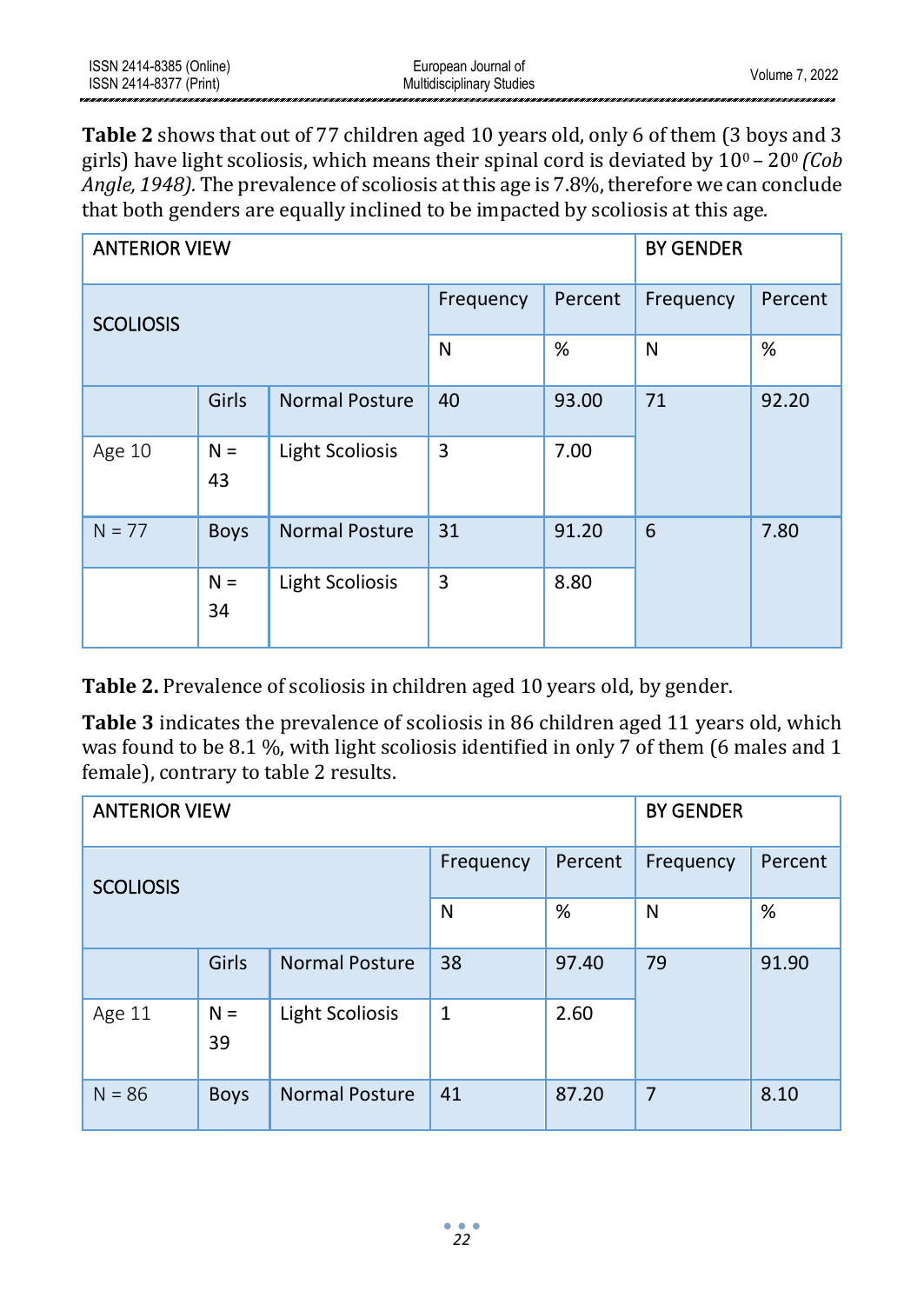| $N =$ | Light Scoliosis | 6 | 12.80 |  |
|-------|-----------------|---|-------|--|
| 4     |                 |   |       |  |
|       |                 |   |       |  |

**Table 3.** Prevalence of scoliosis in children aged 11 years old, by gender.

According to the result in Table 4, children aged 12 are more afflicted by scoliosis than those aged 10 and 11. Scoliosis was found in 12.5 % of 104 children aged 12 years old, which means that 13 of them (6 males and 7 girls) had light scoliosis. Furthermore, both genders exhibit scoliosis, with a modest quantitative difference but no statistically significant difference.

| <b>ANTERIOR VIEW</b> | <b>BY GENDER</b> |                        |                |             |               |         |
|----------------------|------------------|------------------------|----------------|-------------|---------------|---------|
| <b>SCOLIOSIS</b>     |                  |                        | Frequenc<br>y  | Percen<br>t | Frequenc<br>y | Percent |
|                      |                  |                        | N              | %           | N             | $\%$    |
|                      | Girls            | <b>Normal Posture</b>  | 41             | 85.40       | 91            | 87.50   |
| Age 12               | $N =$<br>48      | <b>Light Scoliosis</b> | $\overline{7}$ | 14.60       |               |         |
| $N = 104$            | <b>Boys</b>      | <b>Normal Posture</b>  | 50             | 89.30       | 13            | 12.50   |
|                      | $N =$<br>56      | <b>Light Scoliosis</b> | 6              | 10.70       |               |         |

**Table 4.** Prevalence of scoliosis in children aged 12 years old, by gender.

Table 5 shows that the prevalence of scoliosis is 19.5 % in 41 children aged 13 years old, which means that 8 of them (5 boys and 3 girls) had light scoliosis. Furthermore, results show that in this age group, boys are more likely to show scoliosis than girls are.

| <b>ANTERIOR VIEW</b> | <b>BY GENDER</b> |   |                   |         |
|----------------------|------------------|---|-------------------|---------|
| <b>SCOLIOSIS</b>     | Frequency        |   | Percent Frequency | Percent |
|                      | N                | % | N                 | %       |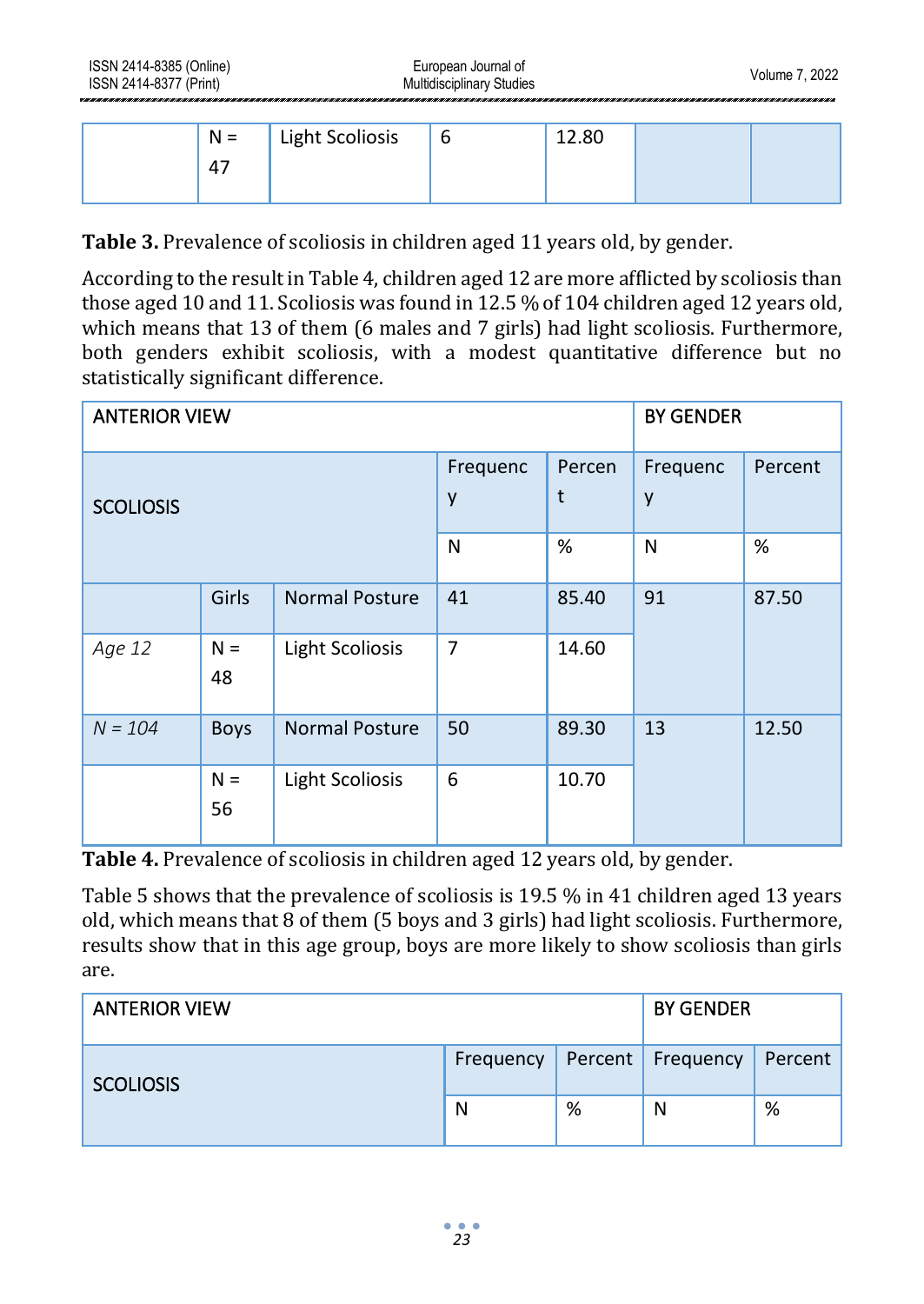|          | Girls       | <b>Normal Posture</b>  | 18 | 85.70 | 33 | 80.50 |
|----------|-------------|------------------------|----|-------|----|-------|
| Age 13   | $N =$<br>21 | <b>Light Scoliosis</b> | 3  | 14.30 |    |       |
| $N = 41$ | <b>Boys</b> | <b>Normal Posture</b>  | 15 | 75.00 | 8  | 19.50 |
|          | $N =$<br>20 | <b>Light Scoliosis</b> | 5  | 25.00 |    |       |

**Table 5.** Prevalence of scoliosis in children aged 13 years old, by gender.

As seen in Graphic 1, scoliosis becomes one of the most typically detected postural forms as children grow. Scoliosis affects 11.03 % of Albanian children aged 10 to 13 years old, according to the results.



**Graph 1.** Prevalence of *Scoliosis* in total and by age.

Graphic 2 shows the prevalence of scoliosis among all our participants (N=308; aged 10-13 years old), revealing that scoliosis is more common in males (12.7 %) than in girls (9.3 %).



**Graph 2.** Prevalence of *Scoliosis* by gender.

**Table 6** shows that boys (5.8185<sup>0</sup>) have a more distorted posture than girls (5.4361<sup>0</sup>), which unfortunately appears to become much worse with time. Furthermore, the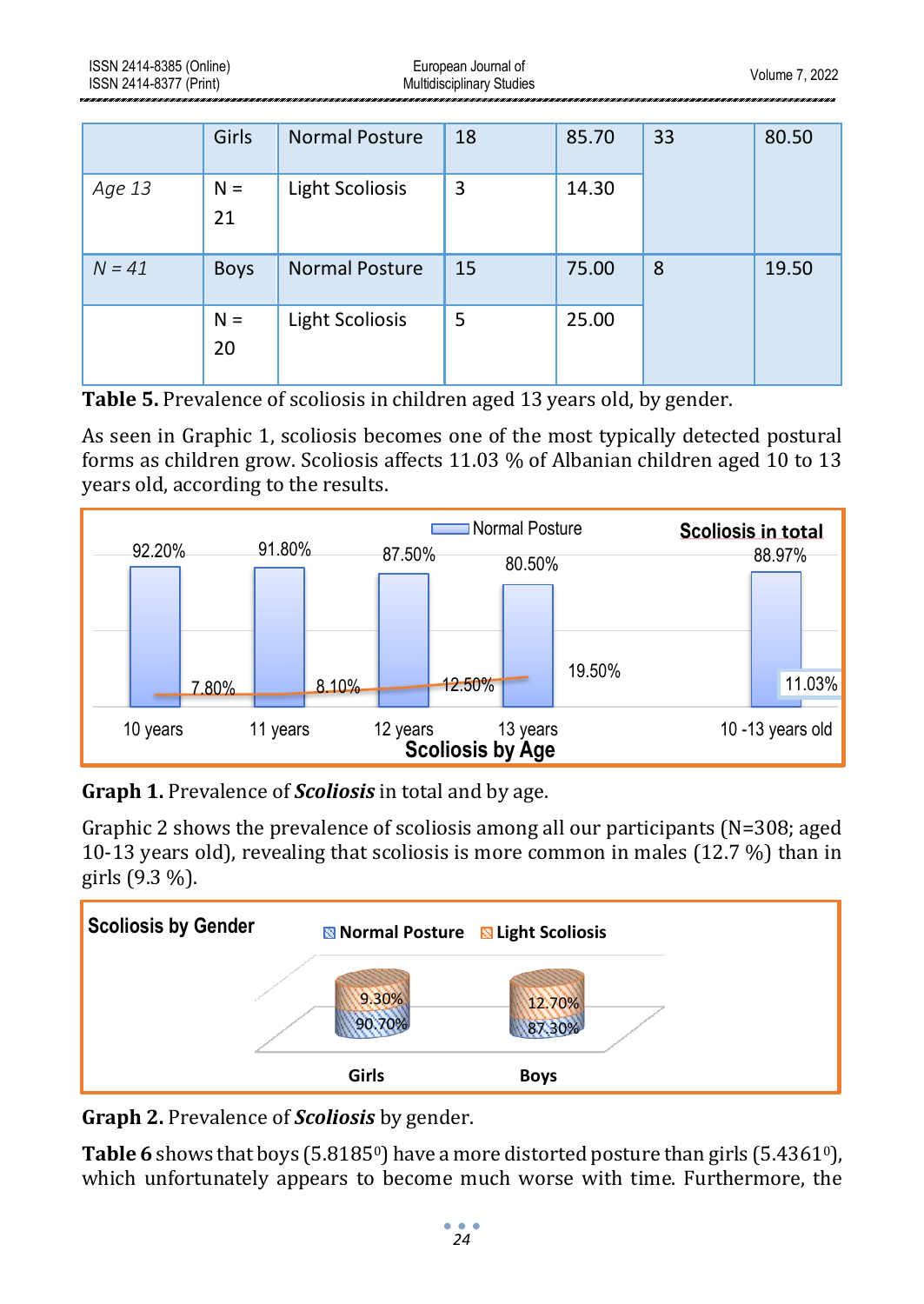degree of postural displacement in females grows between the ages of 10 and 12, but after that, the posture displacement declines. The mean values of postural displacement are higher in 13-year-old boys  $(7.7650)$  and 12-year-old females  $(6.1458)$ .

| <b>Descriptive Statistics</b> |     |      |       |        |        | By gender |       |        |        |
|-------------------------------|-----|------|-------|--------|--------|-----------|-------|--------|--------|
| Gender                        | Age | Min  | Max   | Mean   | Std    | Min       | Max   | Mean   | Std    |
|                               | 10  | 0.00 | 15.50 | 4.8453 | 3.2895 | 0.0       | 15.50 | 5.4361 | 3.2384 |
| Girls                         | 11  | 0.00 | 12.20 | 5.0718 | 2.6433 |           |       |        |        |
| $N = 151$                     | 12  | 0.00 | 14.70 | 6.1458 | 3.1451 |           |       |        |        |
|                               | 13  | 0.00 | 15.00 | 5.7000 | 4.1370 |           |       |        |        |
|                               | 10  | 0.00 | 11.20 | 4.8176 | 2.9368 | 0.0       | 18.10 | 5.8185 | 3.5487 |
| <b>Boys</b>                   | 11  | 0.00 | 12.70 | 5.2426 | 3.5932 |           |       |        |        |
| $N = 157$                     | 12  | 0.00 | 15.50 | 6.2143 | 3.5294 |           |       |        |        |
|                               | 13  | 2.80 | 18.10 | 7.7650 | 3.7465 |           |       |        |        |

**Table 6**. Descriptive Analyze of Scoliosis by age and gender.

# **Discussion**

Children's postural diversity has become one of the most explored and studied areas, especially among physical education professionals. As long as our children spend a significant amount of time in school, we must be vigilant about their long-term sitting position. Standing in the same posture for a long time relaxes muscles, resulting in an imbalance that impairs the upright standing position. All of this happens because of intolerable pressure operating on the same place of the body repeatedly.

It is crucial to emphasize why our study focuses on children aged 10 to 13 years old in order to examine the prevalence of postural deviations. All of this is connected to the fact that postural irregularities may be easily addressed by workouts only if they are detected before the developing process is completed, allowing ample time for repair. (Brianezi et al., 2011; Latalski et al., 2013; Cosma et al., 2015)

Recently, the incidence of postural deviations has grown among youngsters, as evidenced by Janakiraman's study, which concluded that bad posture has tragically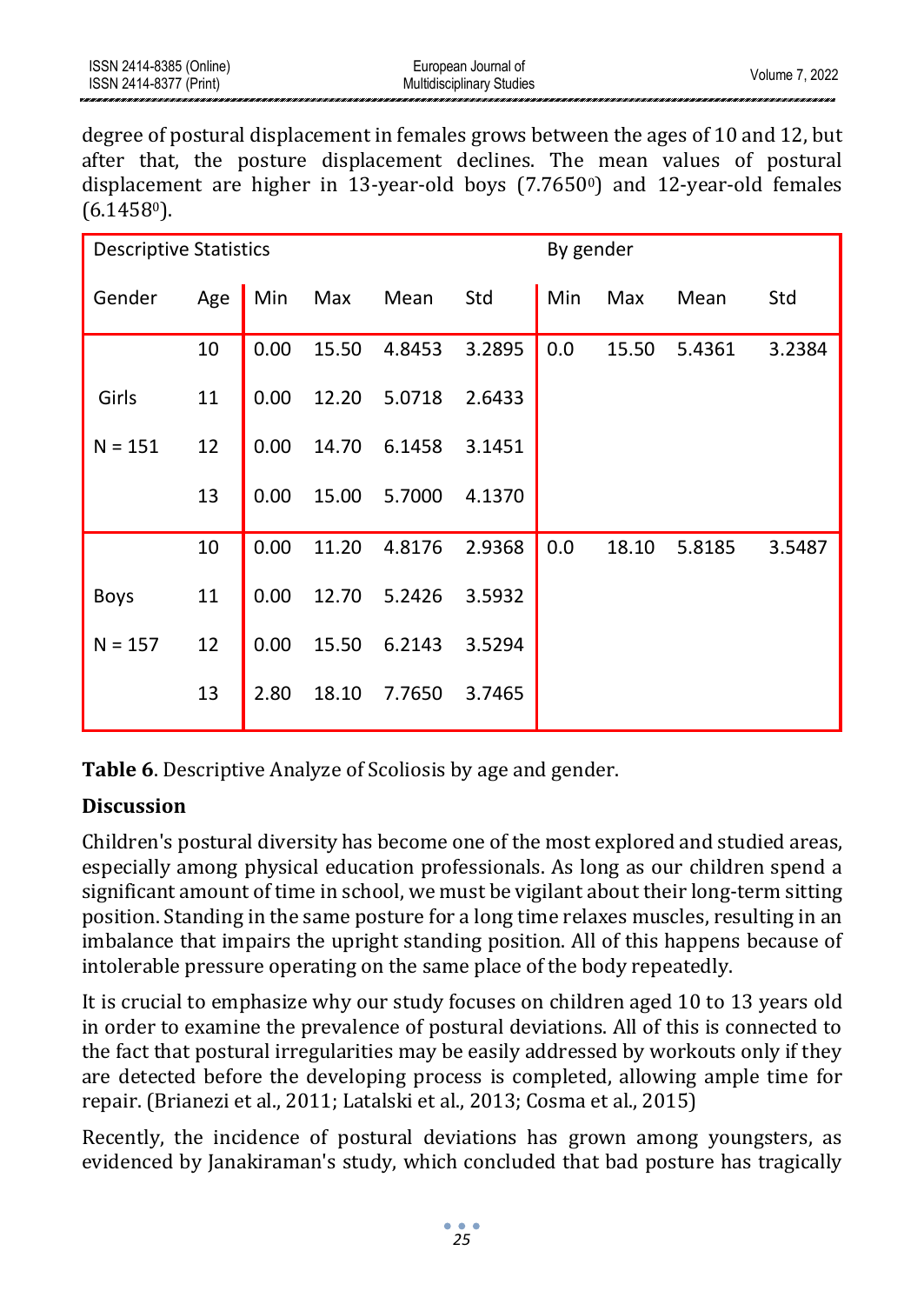| ISSN 2414-8385 (Online) | European Journal of              | Volume 7. 2022 |
|-------------------------|----------------------------------|----------------|
| ISSN 2414-8377 (Print)  | <b>Multidisciplinary Studies</b> |                |
|                         |                                  |                |

reached pandemic proportions (Janakiraman, 2014). Based on these remarks, we decided to look into scoliosis and its incidence among Albanian children. When compared to other research, our findings revealed a reduced prevalence of this postural abnormality. Regardless, we must pay attention to this emerging health risk among Albanian youngsters in order to avoid it from becoming widespread. According to the findings of our study, 11.03 % of 308 Albanian children aged 10 to 13 years old were diagnosed with scoliosis, indicating that this global health concern manifests itself in the posture of Albanian youngsters. These findings are consistent with recent research that show scoliosis is the most prevalent postural abnormality. (Kratenova et al., 2007; Bueno &Rech, 2013)

In the context of our research, it is crucial to note that the wide range of findings in different studies on the prevalence of scoliosis in children is understandable as long as diverse diagnostic procedures are used. (Purenovic, 2007; Bueno & Rech, 2013)

Our findings revealed that boys (12.7 %) are more affected by scoliosis than girls (9.3%), but this evidence contradicts the findings of international studies that claim that girls are more affected by scoliosis (Kane & Moe and Willner & Eden) and others who found that girls and boys are equally affected by scoliosis (Karachalios). This diversity is because of different tests and age groups of the referred research articles.

# **Conclusion and Recommendation**

Based on our findings, we can clearly conclude that a scoliosis is a postural form that may be discovered in Albanian children. Furthermore, our findings revealed that girls aged 12 and males aged 13 were more harmed by this poor postural form than youngsters aged 10 to 11. Based on our findings, we need to be more cautious regarding the postural development of the next generation. Our future scientific purpose in this health concern will be to dig as deeply as possible in order to avoid its spread.

We recommend that parents must pay greater attention to their children's postural development because of the detected bad posture among Albanian youngsters. A periodic inspection by a professional must be the least of a parent's carelessness for their children's improved postural development. They have the ability to prevent the development of bad posture by asking and motivating them to maintain their bodies straight or involving them in an active lifestyle. Physical Education Teachers have a significant influence on the prevention of improper posture in youngsters. They are responsible for ensuring that children receive a good postural education during school hours. They should pay attention to preventing poor posture by keeping them informed about what good posture is, why it is necessary, when a postural shape is proper, and how to avoid it. Despite the fact that bad posture has become one of the most studied issues, it continues to be a serious problem in children's posture. All of this indicates that our research must continue and become more in-depth in order to help, at the very least, to minimize the number of incidences of this phenomenon.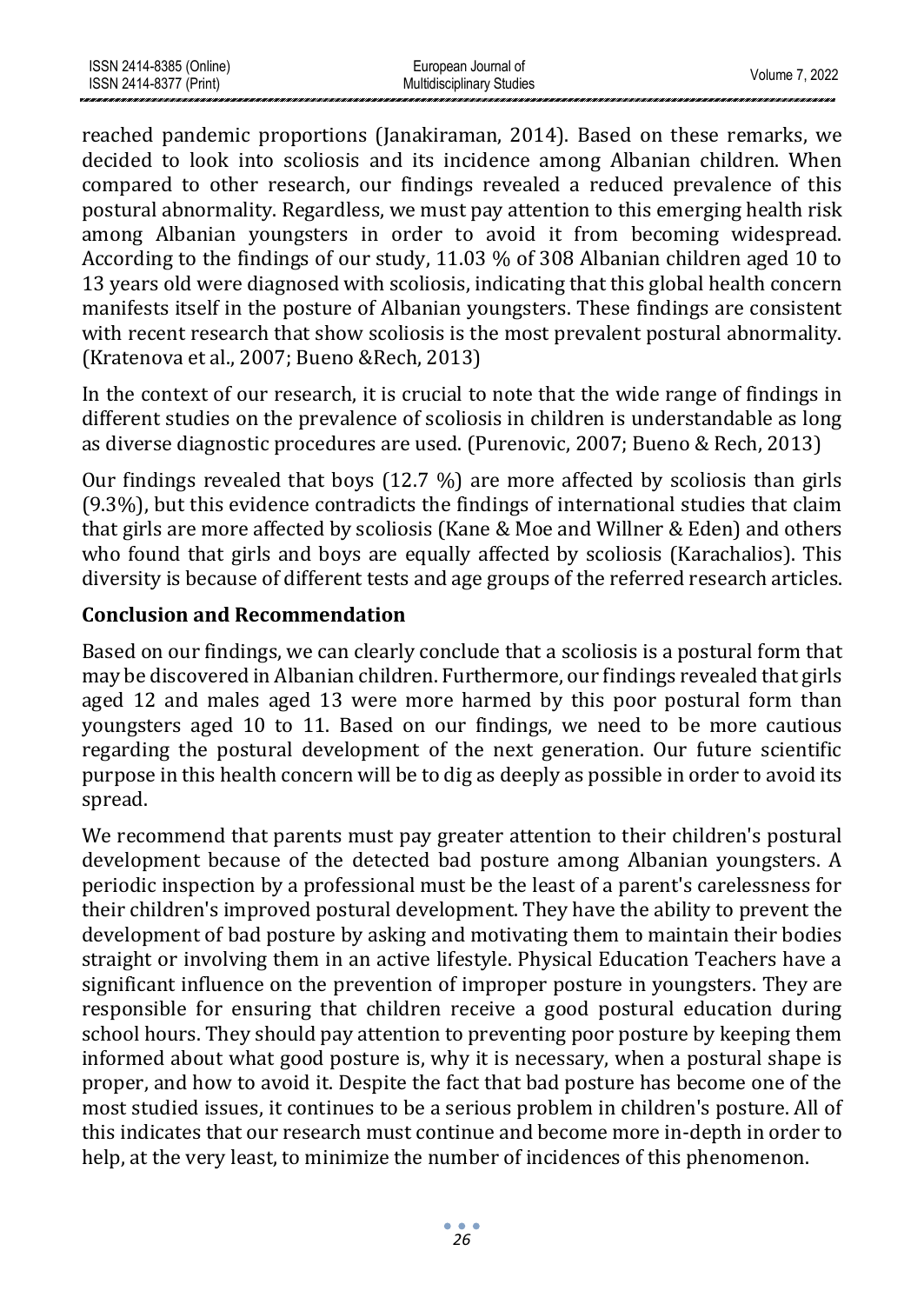# **Reference:**

- [1] Brianezi L., Cajazeiro D.C., Maifrino L.B.M. (2011). Prevalence of postural deviations in the school of education and professional practice of physical education. Journal of Morphol. Sci.Vol.28, No.1, Pg.35-36.
- [2] Bueno R. C., Rech R.R. (2013). Postural deviations of students in Southern Brazil.Rev Paul Pediatric. 31(2):237-42.
- [3] Banfield M.A. (2000). The posture theory: some additional considerations. 11thed. Modbury, Australia: Pg.1004.
- [4] Cosma G., Ilinca I., Rusu L., Nanu C., Burileanu A. (2015). Physical exercise and its role in a correct postural alignment. Physical Education, Sport, and Kinetotherapy Journal. Vol. 9 No. 1. Pg. 39.
- [5] Janakiraman B. (2014). School bags and musculoskeletal pain among elementary school children in Chennai City. International journal of medical science and clinical Invention. Vol. 1, issue 6, Pg. 302-309.
- [6] Kratěnová J., Žejglicová K., Malý M., Filipová V. (2007). Prevalence and Risk Factors of Poor Posture in School Children in the Czech Republic. Journal of School Healt[h Volume 77, Issue 3, P](http://onlinelibrary.wiley.com/doi/10.1111/josh.2007.77.issue-3/issuetoc)g 131–137.
- [7] Kane W.J., Moe J.H. (1970). A scoliosis prevalence survey in Minnesota. Clinical Orthopaedics. 69(1):216-218
- [8] Karachalios T., Sofianos J., Roidis N., Sapkas G., Korres D., Nikolopoulos K. (1999). Ten-year follow-up evaluation of a school-screening program for scoliosis: is the forward-bending test an accurate diagnostic criterion for the screening of scoliosis? Spine. 24(22):2318-2324.
- [9] Latalski M., Bylina J., Fatyga M., Repko M., Filipovic M., Jarosz M.J., Borowicz K.B., Matuszewski L., Trzpis T. (2013). Risk factors of postural defects in children at school age. Annals of Agricultural and Environmental Medicine. Vol. 20, No 3, Pg. 583–587.
- [10] Minoo D., Nasser B., Mahmood Sh. (2013). Prevalence and causes of postural deformities in upper and lower extremities among 9-18 years old school females in Golestan province. European Journal of Experimental Biology. Vol. 3, No. 6, Pg. 115-121.
- [11] Motow-Czyż M., Orczyk A., Marek Orczyk. (2014). Postural defects correction in the process of physical education and sport. Physical Activity Review. Vol. 2. Pg.31-36
- [12] Misra A., Nigam M., Alagesan J. (2012). Effect of exercises in cervical postural deviation due to backpack in schoolchildren. International Journal of Current Research. Vol. 4, Issue. 08, Pg. 146-149.
- [13] Purenović T. (2007). Review of national and international research studies in postural deformities: The period from 2000 to 2007. Physical education and sport. Vol. 5, No 2, Pg. 139 – 152.